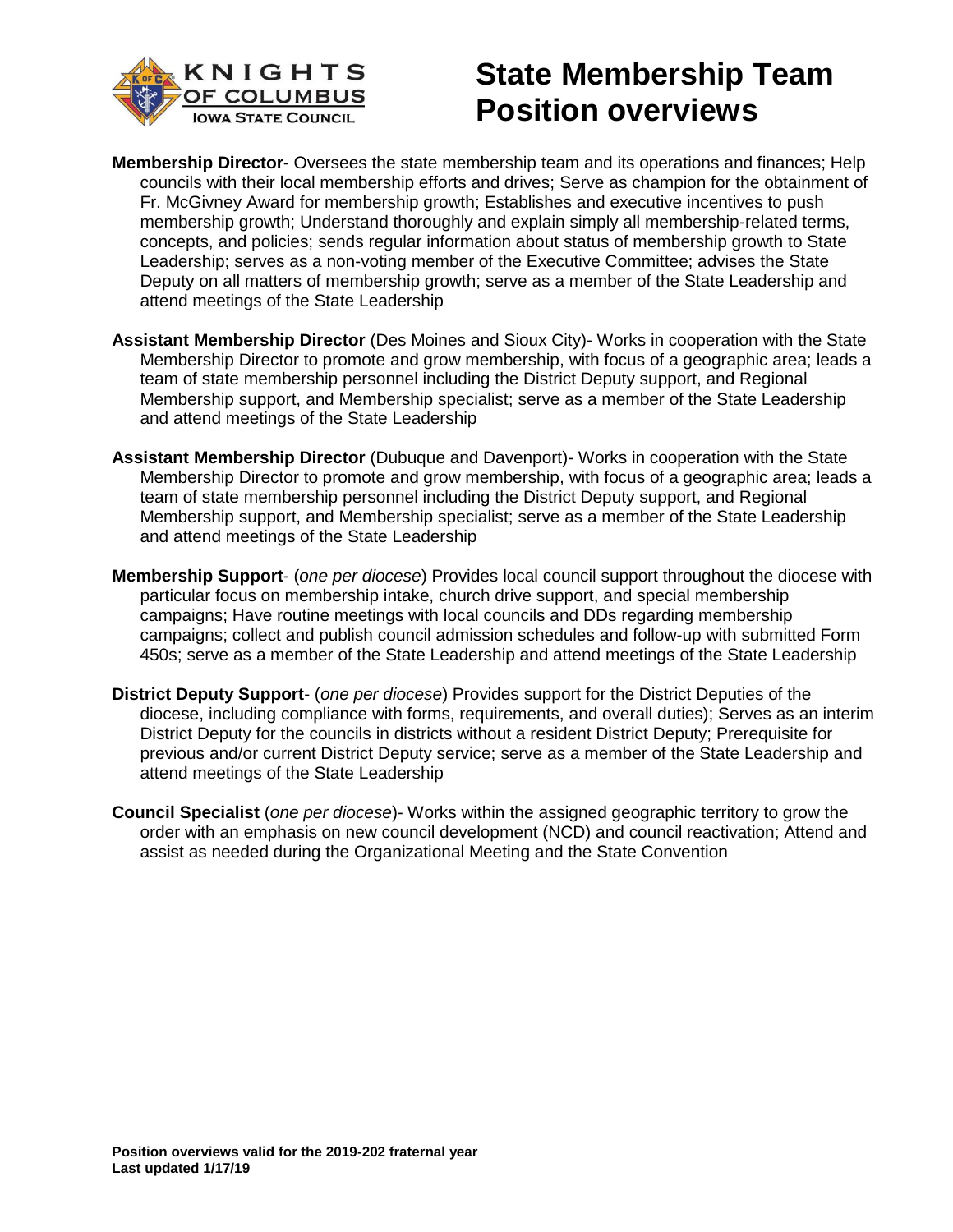

# **State Membership Team Position overviews**

- **Ceremonial Director** Organizes the various Formation and Knighthood degree teams of the State Council under the direction of the State Deputy; Visit annually each degree team to ensure compliance and execution of the exemplification; train new degree teams as needed; Assigns degree teams based on request and destination; Promotes degree throughout State Council networks and channels; Organizes the annual Installation of State Officers ceremony and Installation of District Deputies as needed per direction of the State Deputy; Attend and assist as needed during the Organizational Meeting and the State Convention
- **Ethnic Outreach Coordinator** Helps to promote and support ethnic growth throughout the state; works with State Leadership to support ethnic growth and partnership; serve as a member of the State Leadership and attend meetings of the State Leadership; Attend and assist as needed during the Organizational Meeting and the State Convention
- **Membership Data Support** works with State Leadership to gather relevant membership data and prepare data in various manners for use by the State Leadership;
- **Online Membership Coordinator** Serves as the primary point of contact among the e-members of the State Council; promotes the growth of the Order through e-membership; organizes one event per diocese specific designed for e-members and their families so they understand more of the aspects of the Order; attend and assist as needed during the Organizational Meeting and the State Convention
- **Retention Specialist** Works with local councils to promote the Shinning Armor award for new members; works with local councils on retention and suspension efforts; works with the State Leadership to ensure the process is followed; attend and assist as needed during the Organizational Meeting and the State Convention
- **Roundtable Coordinator** Work with all parishes with multiple locations in researching, organizing, and supporting of roundtables; Ensure all roundtable documentation is completed and submitted to Supreme as appropriate; Help councils support existing roundtables; attend and assist as needed during the Organizational Meeting and the State Convention
- **Young Adult Outreach/College Council Coordinator** Assist the state membership team and local councils promote the Order in a special manner to the 18-30 age demographic; Serve as a support person for the college councils throughout the state; Organize and execute the annual Iowa Rally of College Knights (*I-ROCK!*) conference; Attend and assist as needed during the Organizational Meeting and the State Convention